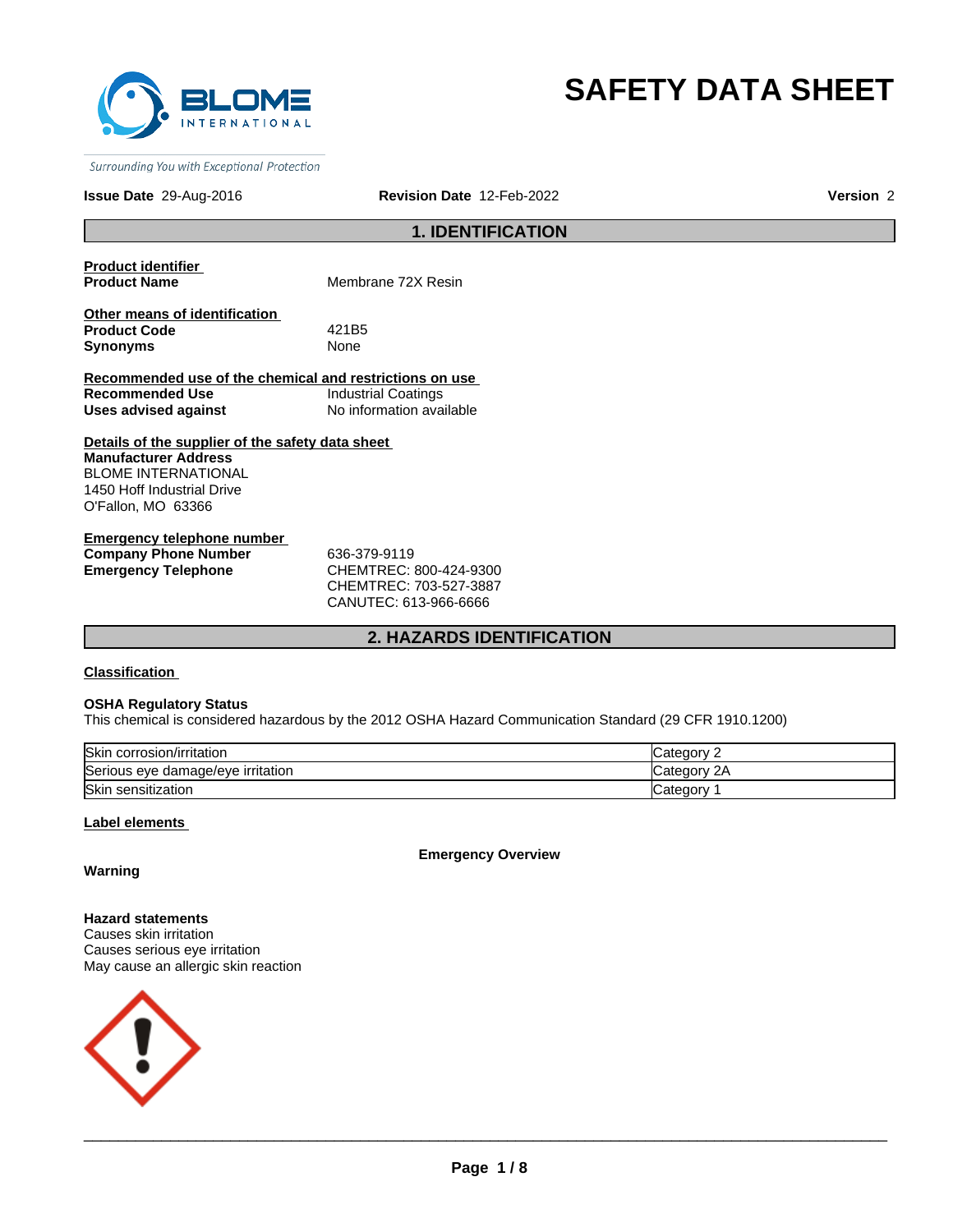#### **Appearance** viscous paste **Physical state** liquid **Physical state in the Codor Slight Aromatic**

 $\overline{\phantom{a}}$  ,  $\overline{\phantom{a}}$  ,  $\overline{\phantom{a}}$  ,  $\overline{\phantom{a}}$  ,  $\overline{\phantom{a}}$  ,  $\overline{\phantom{a}}$  ,  $\overline{\phantom{a}}$  ,  $\overline{\phantom{a}}$  ,  $\overline{\phantom{a}}$  ,  $\overline{\phantom{a}}$  ,  $\overline{\phantom{a}}$  ,  $\overline{\phantom{a}}$  ,  $\overline{\phantom{a}}$  ,  $\overline{\phantom{a}}$  ,  $\overline{\phantom{a}}$  ,  $\overline{\phantom{a}}$ 

#### **Precautionary Statements - Prevention**

Wash face, hands and any exposed skin thoroughly after handling Wear protective gloves/protective clothing/eye protection/face protection Avoid breathing dust/fume/gas/mist/vapors/spray Contaminated work clothing should not be allowed out of the workplace

# **Precautionary Statements - Response**

IF IN EYES: Rinse cautiously with water for several minutes. Remove contact lenses, if present and easy to do. Continue rinsing If eye irritation persists: Get medical advice/attention IF ON SKIN: Wash with plenty of soap and water Take off contaminated clothing and wash before reuse If skin irritation or rash occurs: Get medical advice/attention

## **Precautionary Statements - Disposal**

Dispose of contents/container to an approved waste disposal plant

# **Hazards not otherwise classified (HNOC)**

Not applicable

# **Other Information**

Harmful to aquatic life with long lasting effects.

#### **Unknown acute toxicity**

0% of the mixture consists of ingredient(s) of unknown toxicity

# **3. COMPOSITION/INFORMATION ON INGREDIENTS**

#### **Substance**

Not applicable

#### **Mixture**

| <b>Chemical Name</b>                            | <b>CAS No</b> | Weight-%  |
|-------------------------------------------------|---------------|-----------|
| Polvol blend *                                  | Proprietary   | $30 - 60$ |
| Quartz *                                        | 14808-60-7    | $15 - 40$ |
| Distillates, petroleum, heavy thermal cracked * | 64741-81-7    | $10 - 30$ |
| Silica, amorphous, fumed, crystalline-free *    | 112945-52-5   | $1 - 5$   |
| 1,3-Benzenediamine, 2(or 4)-methyl-4,6(or       | 106264-79-3   | $1 - 5$   |
| 2,6)-bis(methylthio)-*                          |               |           |

\*The exact percentage (concentration) of composition has been withheld as a trade secret.

Product containing mineral oil with less than 3% DMSO extract as measured by IP 346

# **4. FIRST AID MEASURES**

# **Description of first aid measures**

| <b>General advice</b> | In case of accident or unwellness, seek medical advice immediately (show directions for<br>use or safety data sheet if possible). If symptoms persist, call a physician.                                                |
|-----------------------|-------------------------------------------------------------------------------------------------------------------------------------------------------------------------------------------------------------------------|
| Eye contact           | Keep eye wide open while rinsing. Immediately flush with plenty of water. After initial<br>flushing, remove any contact lenses and continue flushing for at least 15 minutes. If<br>symptoms persist, call a physician. |
| <b>Skin contact</b>   | Wash off immediately with soap and plenty of water while removing all contaminated<br>clothes and shoes. If symptoms persist, call a physician. Wash contaminated clothing<br>before reuse.                             |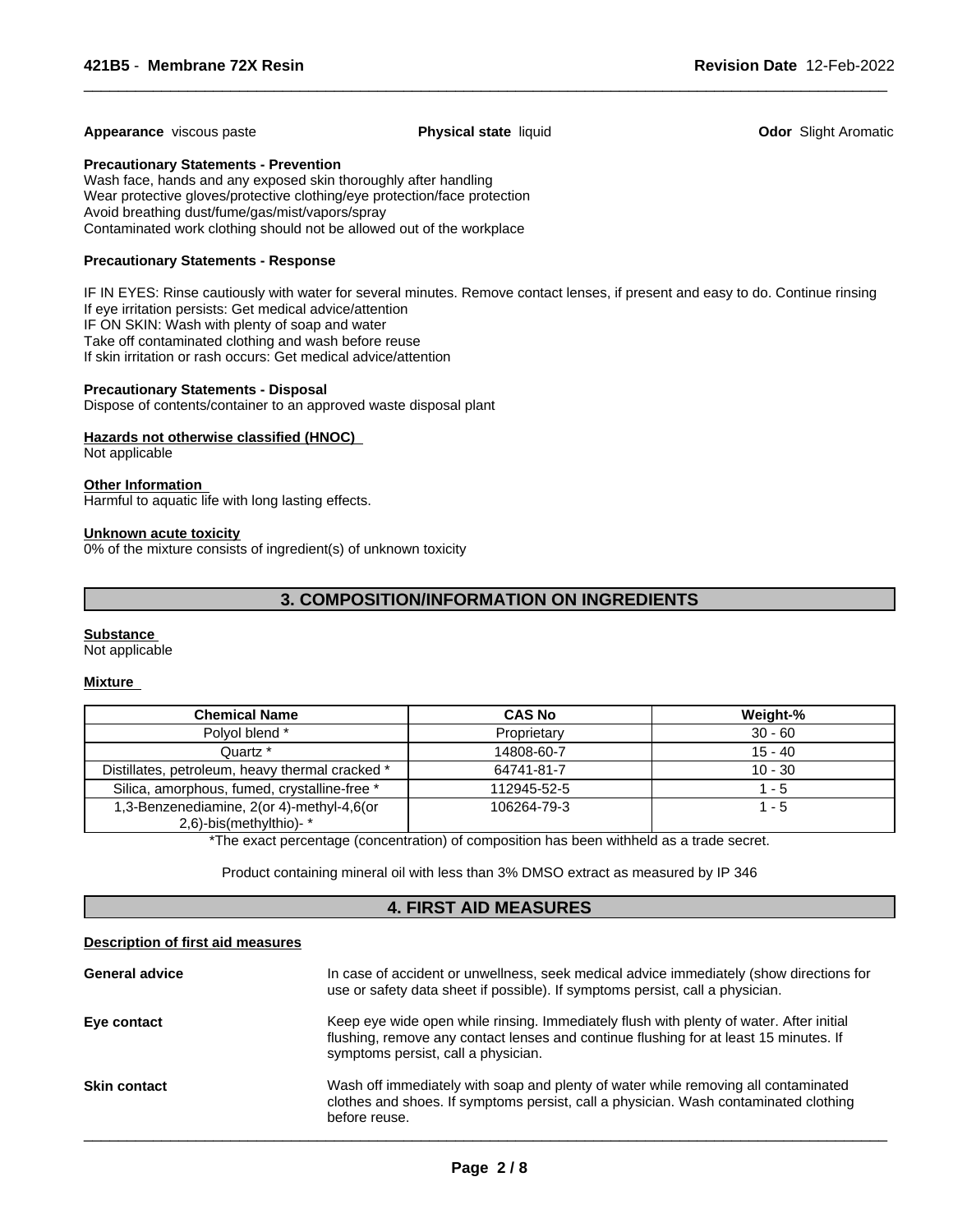| <b>Inhalation</b>                                           | Remove to fresh air. If breathing is irregular or stopped, administer artificial respiration.<br>Avoid direct contact with skin. Use barrier to give mouth-to-mouth resuscitation. If<br>symptoms persist, call a physician. |  |
|-------------------------------------------------------------|------------------------------------------------------------------------------------------------------------------------------------------------------------------------------------------------------------------------------|--|
| Ingestion                                                   | Call a physician or poison control center immediately. Do not induce vomiting without<br>medical advice. Rinse mouth. Never give anything by mouth to an unconscious person.                                                 |  |
| Self-protection of the first aider                          | Use personal protective equipment as required.                                                                                                                                                                               |  |
| Most important symptoms and effects, both acute and delayed |                                                                                                                                                                                                                              |  |
| <b>Symptoms</b>                                             | May cause redness and tearing of the eyes. Coughing and/or wheezing. May cause skin<br>irritation. May cause allergic skin reaction.                                                                                         |  |

 $\overline{\phantom{a}}$  ,  $\overline{\phantom{a}}$  ,  $\overline{\phantom{a}}$  ,  $\overline{\phantom{a}}$  ,  $\overline{\phantom{a}}$  ,  $\overline{\phantom{a}}$  ,  $\overline{\phantom{a}}$  ,  $\overline{\phantom{a}}$  ,  $\overline{\phantom{a}}$  ,  $\overline{\phantom{a}}$  ,  $\overline{\phantom{a}}$  ,  $\overline{\phantom{a}}$  ,  $\overline{\phantom{a}}$  ,  $\overline{\phantom{a}}$  ,  $\overline{\phantom{a}}$  ,  $\overline{\phantom{a}}$ 

## **Indication of any immediate medical attention and special treatment needed**

| Note to physicians | Treat symptomatically. |
|--------------------|------------------------|
|--------------------|------------------------|

# **5. FIRE-FIGHTING MEASURES**

# **Suitable extinguishing media**

Use extinguishing measures that are appropriate to local circumstances and the surrounding environment. Dry chemical, CO2, sand, earth, water spray or regular foam.

# **Unsuitable extinguishing media** None.

# **Specific hazards arising from the chemical**

Thermal decomposition can lead to release of irritating and toxic gases and vapors.

# **Explosion data Sensitivity to Mechanical Impact** None.

**Sensitivity to Static Discharge** None.

# **Protective equipment and precautions for firefighters**

As in any fire, wear self-contained breathing apparatus pressure-demand, MSHA/NIOSH (approved or equivalent) and full protective gear.

# **6. ACCIDENTAL RELEASE MEASURES**

# **Personal precautions, protective equipment and emergency procedures**

| <b>Personal precautions</b>                          | Remove all sources of ignition. Evacuate personnel to safe areas. Ensure adequate<br>ventilation, especially in confined areas. Use personal protective equipment as required.<br>Keep people away from and upwind of spill/leak.                          |
|------------------------------------------------------|------------------------------------------------------------------------------------------------------------------------------------------------------------------------------------------------------------------------------------------------------------|
| <b>Environmental precautions</b>                     |                                                                                                                                                                                                                                                            |
| <b>Environmental precautions</b>                     | See Section 12 for additional ecological information.                                                                                                                                                                                                      |
| Methods and material for containment and cleaning up |                                                                                                                                                                                                                                                            |
| <b>Methods for containment</b>                       | Prevent further leakage or spillage if safe to do so.                                                                                                                                                                                                      |
| Methods for cleaning up                              | Use personal protective equipment as required. Dam up. Cover liquid spill with sand, earth<br>or other non-combustible absorbent material. Take up mechanically, placing in appropriate<br>containers for disposal. Clean contaminated surface thoroughly. |

# **7. HANDLING AND STORAGE**

#### **Precautions for safe handling**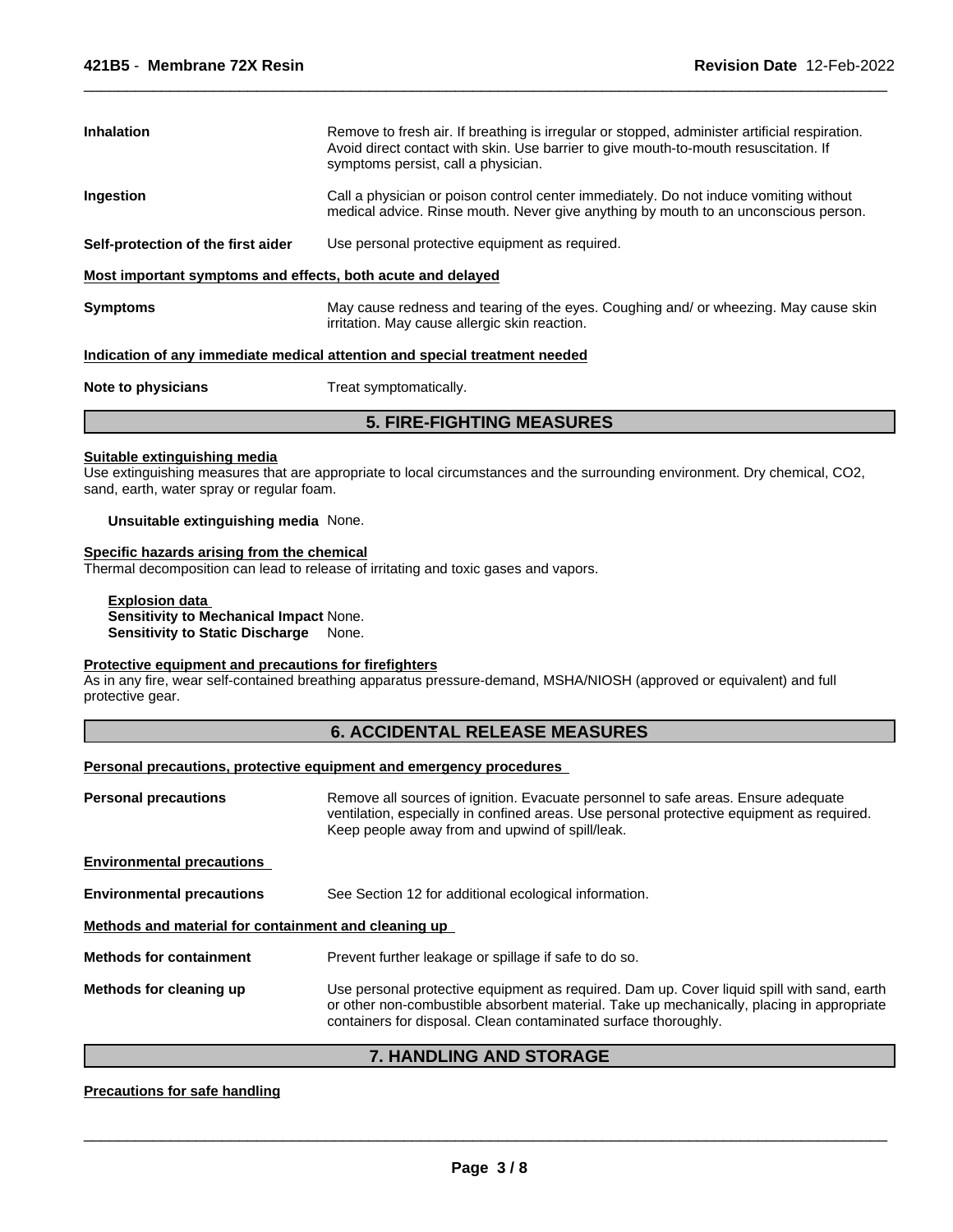| Ensure adequate ventilation, especially in confined areas. Avoid contact with skin, eyes or<br>Advice on safe handling<br>clothing. Wash contaminated clothing before reuse. Handle in accordance with good<br>industrial hygiene and safety practice. Extremely slippery when spilled. |                                                                                                                                |
|-----------------------------------------------------------------------------------------------------------------------------------------------------------------------------------------------------------------------------------------------------------------------------------------|--------------------------------------------------------------------------------------------------------------------------------|
| Conditions for safe storage, including any incompatibilities                                                                                                                                                                                                                            |                                                                                                                                |
| <b>Storage Conditions</b>                                                                                                                                                                                                                                                               | Keep container tightly closed in a dry and well-ventilated place. Keep in properly labeled<br>containers. Keep away from heat. |
| Incompatible materials                                                                                                                                                                                                                                                                  | Strong oxidizing agents. Strong acids. Strong bases.                                                                           |

# **8. EXPOSURE CONTROLS/PERSONAL PROTECTION**

# **Control parameters**

**Exposure Guidelines** This product contains crystalline silica (quartz) in a non-respirable form. Inhalation of crystalline silica is unlikely to occur from exposure to this product.

 $\overline{\phantom{a}}$  ,  $\overline{\phantom{a}}$  ,  $\overline{\phantom{a}}$  ,  $\overline{\phantom{a}}$  ,  $\overline{\phantom{a}}$  ,  $\overline{\phantom{a}}$  ,  $\overline{\phantom{a}}$  ,  $\overline{\phantom{a}}$  ,  $\overline{\phantom{a}}$  ,  $\overline{\phantom{a}}$  ,  $\overline{\phantom{a}}$  ,  $\overline{\phantom{a}}$  ,  $\overline{\phantom{a}}$  ,  $\overline{\phantom{a}}$  ,  $\overline{\phantom{a}}$  ,  $\overline{\phantom{a}}$ 

| <b>Chemical Name</b> | <b>ACGIH TLV</b>                                              | <b>OSHA PEL</b>                                                                                                                                                                                                                                                                                                             | <b>NIOSH IDLH</b>                                                                        |
|----------------------|---------------------------------------------------------------|-----------------------------------------------------------------------------------------------------------------------------------------------------------------------------------------------------------------------------------------------------------------------------------------------------------------------------|------------------------------------------------------------------------------------------|
| Quartz<br>14808-60-7 | TWA: 0.025 mg/m <sup>3</sup> respirable<br>particulate matter | TWA: 50 $\mu$ g/m <sup>3</sup> TWA: 50 $\mu$ g/m <sup>3</sup><br>excludes construction work,<br>agricultural operations, and<br>exposures that result from the<br>processing of sorptive clays<br>: $(250)/(%SiO2 + 5)$ mppcf TWA<br>respirable fraction<br>$(10)/(%SiO2 + 2)$ mg/m <sup>3</sup> TWA<br>respirable fraction | IDLH: 50 mg/m <sup>3</sup> respirable dust<br>TWA: $0.05 \text{ mg/m}^3$ respirable dust |

*NIOSH IDLH Immediately Dangerous to Life or Health*

# **Appropriate engineering controls**

| <b>Engineering Controls</b> | Showers              |  |
|-----------------------------|----------------------|--|
|                             | Eyewash stations     |  |
|                             | Ventilation systems. |  |

#### **Individual protection measures, such as personal protective equipment**

| <b>Eye/face protection</b>            | Wear safety glasses with side shields (or goggles).                                                                                                                                                                                                                                                                              |
|---------------------------------------|----------------------------------------------------------------------------------------------------------------------------------------------------------------------------------------------------------------------------------------------------------------------------------------------------------------------------------|
| Skin and body protection              | Wear protective gloves and protective clothing.                                                                                                                                                                                                                                                                                  |
| <b>Respiratory protection</b>         | If exposure limits are exceeded or irritation is experienced, NIOSH/MSHA approved<br>respiratory protection should be worn. Positive-pressure supplied air respirators may be<br>required for high airborne contaminant concentrations. Respiratory protection must be<br>provided in accordance with current local regulations. |
| <b>General Hygiene Considerations</b> | Handle in accordance with good industrial hygiene and safety practice.                                                                                                                                                                                                                                                           |

# **9. PHYSICAL AND CHEMICAL PROPERTIES**

#### **Information on basic physical and chemical properties**

**Physical state** liquid **Color Appearance**

**Melting point / freezing point** No information available **Boiling point / boiling range** > 100 °C / 212 °F **Flash point**  $> 100 °C / 212 °F$ **Evaporation rate** No information available **Property Flammability (solid, gas)** No information available **pH** No information available

beige viscous paste

**Values** 

**Odor**

**Odor threshold** No information available Slight Aromatic

**Remarks•Method**

Tag Closed Cup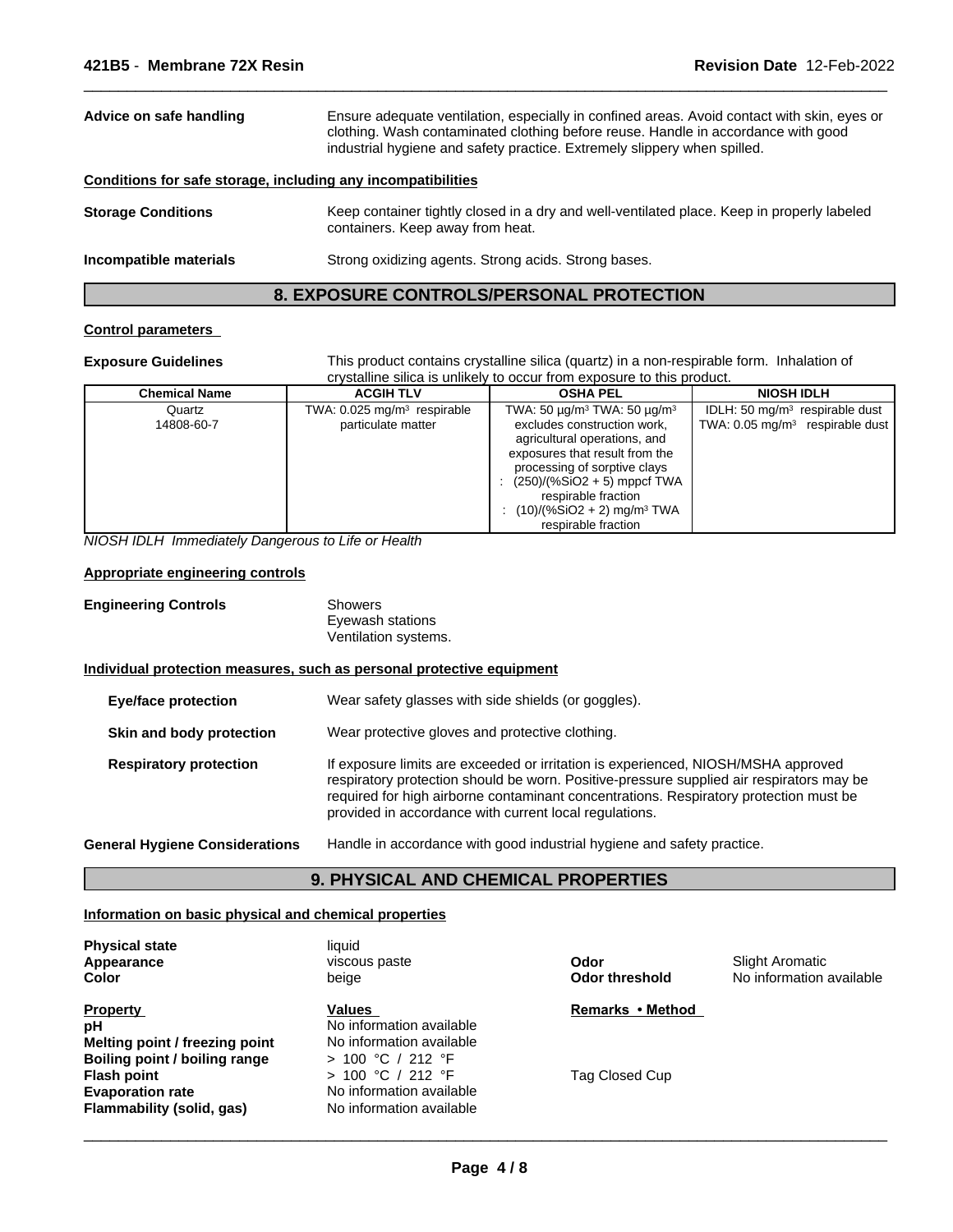| <b>Flammability Limit in Air</b><br><b>Upper flammability limit:</b><br>Lower flammability limit:<br>Vapor pressure<br>Vapor density<br><b>Relative density</b><br><b>Water solubility</b><br>Solubility in other solvents<br><b>Partition coefficient</b><br><b>Autoignition temperature</b><br><b>Decomposition temperature</b><br><b>Kinematic viscosity</b><br><b>Dynamic viscosity</b><br><b>Explosive properties</b><br><b>Oxidizing properties</b> | No information available<br>No information available<br>No information available<br>No information available<br>$1.2 - 1.3$<br>Insoluble in water<br>No information available<br>No information available<br>No information available<br>No information available<br>$> 1000$ mm2/s<br>No information available<br>Not an explosive<br>Not applicable | @ 40 $^{\circ}$ C |
|-----------------------------------------------------------------------------------------------------------------------------------------------------------------------------------------------------------------------------------------------------------------------------------------------------------------------------------------------------------------------------------------------------------------------------------------------------------|-------------------------------------------------------------------------------------------------------------------------------------------------------------------------------------------------------------------------------------------------------------------------------------------------------------------------------------------------------|-------------------|
| <b>Other Information</b>                                                                                                                                                                                                                                                                                                                                                                                                                                  |                                                                                                                                                                                                                                                                                                                                                       |                   |
| Softening point<br><b>Molecular weight</b><br><b>VOC Content (%)</b>                                                                                                                                                                                                                                                                                                                                                                                      | No information available<br>No information available<br>$0$ g/L                                                                                                                                                                                                                                                                                       |                   |

**Density** No information available<br> **Bulk density** No information available

**No information available** 

**10. STABILITY AND REACTIVITY**

 $\overline{\phantom{a}}$  ,  $\overline{\phantom{a}}$  ,  $\overline{\phantom{a}}$  ,  $\overline{\phantom{a}}$  ,  $\overline{\phantom{a}}$  ,  $\overline{\phantom{a}}$  ,  $\overline{\phantom{a}}$  ,  $\overline{\phantom{a}}$  ,  $\overline{\phantom{a}}$  ,  $\overline{\phantom{a}}$  ,  $\overline{\phantom{a}}$  ,  $\overline{\phantom{a}}$  ,  $\overline{\phantom{a}}$  ,  $\overline{\phantom{a}}$  ,  $\overline{\phantom{a}}$  ,  $\overline{\phantom{a}}$ 

#### **Reactivity**  No data available

**Chemical stability** Stable under recommended storage conditions. **Possibility of Hazardous Reactions** None under normal processing. **Conditions to avoid** Elevated Temperature. Incompatible materials. **Incompatible materials** Strong oxidizing agents. Strong acids. Strong bases. **Hazardous Decomposition Products** Thermal decomposition can lead to release of irritating and toxic gases and vapors.

# **11. TOXICOLOGICAL INFORMATION**

# **Information on likely routes of exposure**

# **Product Information**

| <b>Inhalation</b>   | Based on available data, the classification criteria are not met.                                                |
|---------------------|------------------------------------------------------------------------------------------------------------------|
| Eye contact         | Severely irritating to eyes.                                                                                     |
| <b>Skin contact</b> | Irritating to skin. Repeated or prolonged skin contact may cause allergic reactions with<br>susceptible persons. |

| Based on available data, the classification criteria are not met.<br>Ingestion |  |
|--------------------------------------------------------------------------------|--|
|--------------------------------------------------------------------------------|--|

| <b>Chemical Name</b>                                                  | Oral LD50            | Dermal LD50           | <b>Inhalation LC50</b> |
|-----------------------------------------------------------------------|----------------------|-----------------------|------------------------|
| Distillates, petroleum, heavy thermal<br><b>cracked</b><br>64741-81-7 | $>$ 5000 mg/kg (Rat) | > 2000 mg/kg (Rabbit) |                        |
| Silica, amorphous, fumed,<br>crystalline-free<br>112945-52-5          | $=$ 3160 mg/kg (Rat) |                       |                        |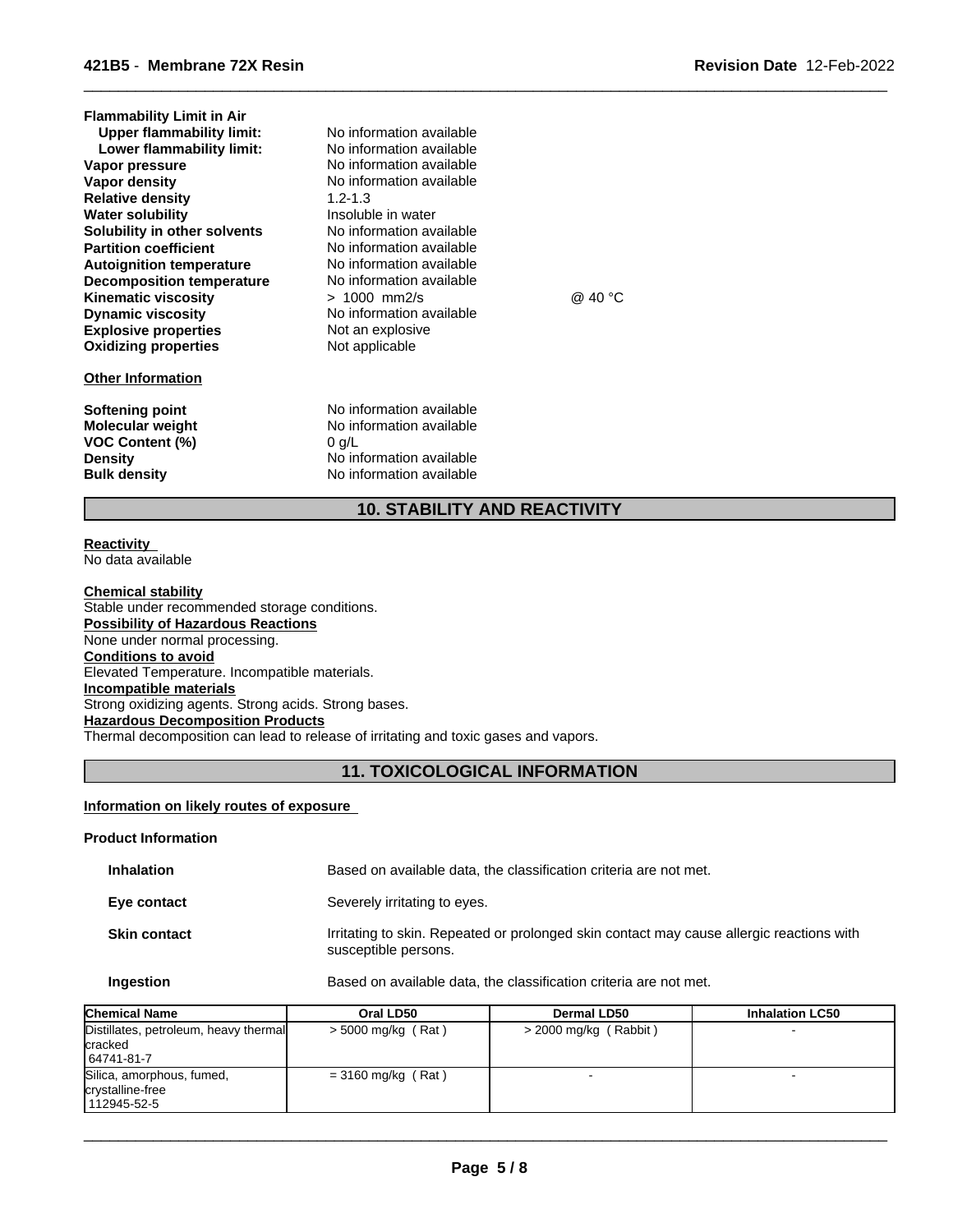## **Information on toxicological effects**

**Symptoms May cause an allergic skin reaction. May cause skin irritation. May cause redness and Symptoms** tearing of the eyes. Coughing and/ or wheezing.

 $\overline{\phantom{a}}$  ,  $\overline{\phantom{a}}$  ,  $\overline{\phantom{a}}$  ,  $\overline{\phantom{a}}$  ,  $\overline{\phantom{a}}$  ,  $\overline{\phantom{a}}$  ,  $\overline{\phantom{a}}$  ,  $\overline{\phantom{a}}$  ,  $\overline{\phantom{a}}$  ,  $\overline{\phantom{a}}$  ,  $\overline{\phantom{a}}$  ,  $\overline{\phantom{a}}$  ,  $\overline{\phantom{a}}$  ,  $\overline{\phantom{a}}$  ,  $\overline{\phantom{a}}$  ,  $\overline{\phantom{a}}$ 

#### **Delayed and immediate effects as well as chronic effects from short and long-term exposure**

| <b>Sensitization</b>   |                                                                                           | May cause sensitization by skin contact.                                                         |            |             |  |  |  |
|------------------------|-------------------------------------------------------------------------------------------|--------------------------------------------------------------------------------------------------|------------|-------------|--|--|--|
| Germ cell mutagenicity |                                                                                           | Based on available data, the classification criteria are not met.                                |            |             |  |  |  |
| Carcinogenicity        | This product contains crystalline silica (quartz) in a non-respirable form. Inhalation of |                                                                                                  |            |             |  |  |  |
|                        |                                                                                           | crystalline silica is unlikely to occur from exposure to this product. The table below indicates |            |             |  |  |  |
|                        | whether each agency has listed any ingredient as a carcinogen.                            |                                                                                                  |            |             |  |  |  |
| <b>Chemical Name</b>   | <b>ACGIH</b>                                                                              | <b>IARC</b>                                                                                      | <b>NTP</b> | <b>OSHA</b> |  |  |  |

| Quartz<br>14808-60-7                          | A2                                                                                 | Group 1                                                           | Known | Χ |
|-----------------------------------------------|------------------------------------------------------------------------------------|-------------------------------------------------------------------|-------|---|
| Silica, amorphous, fumed,<br>crystalline-free |                                                                                    | Group 3                                                           |       |   |
| 112945-52-5                                   |                                                                                    |                                                                   |       |   |
|                                               | ACGIH (American Conference of Governmental Industrial Hygienists)                  |                                                                   |       |   |
| A2 - Suspected Human Carcinogen               |                                                                                    |                                                                   |       |   |
|                                               | IARC (International Agency for Research on Cancer)                                 |                                                                   |       |   |
| Group 1 - Carcinogenic to Humans              |                                                                                    |                                                                   |       |   |
|                                               | Group 3 - Not Classifiable as to Carcinogenicity in Humans                         |                                                                   |       |   |
| NTP (National Toxicology Program)             |                                                                                    |                                                                   |       |   |
| Known - Known Carcinogen                      |                                                                                    |                                                                   |       |   |
|                                               | OSHA (Occupational Safety and Health Administration of the US Department of Labor) |                                                                   |       |   |
| X - Present                                   |                                                                                    |                                                                   |       |   |
| <b>Reproductive toxicity</b>                  |                                                                                    | Based on available data, the classification criteria are not met. |       |   |
| STOT - single exposure                        |                                                                                    | Target Organs. Respiratory system. Eyes. Skin.                    |       |   |
| <b>STOT</b> - repeated exposure               |                                                                                    | Based on available data, the classification criteria are not met. |       |   |
| <b>Target Organ Effects</b>                   |                                                                                    | Eyes, lungs, Respiratory system.                                  |       |   |
|                                               |                                                                                    |                                                                   |       |   |
| <b>Aspiration hazard</b>                      |                                                                                    | Based on available data, the classification criteria are not met. |       |   |

# **Numerical measures of toxicity - Product Information**

**The following values are calculated based on chapter 3.1 of the GHS document** .

| ATEmix (oral)   |  |
|-----------------|--|
| ATEmix (dermal) |  |

**ATEmix (oral)** 28,079.00 mg/kg **ATEmix (dermal)** 32,032.00 mg/kg

# **12. ECOLOGICAL INFORMATION**

# **Ecotoxicity**

Harmful to aquatic life with long lasting effects

| <b>Chemical Name</b>                                           | Algae/aguatic plants | Fish                                                | Crustacea |
|----------------------------------------------------------------|----------------------|-----------------------------------------------------|-----------|
| Distillates, petroleum, heavy thermal<br>cracked<br>64741-81-7 |                      | 48: 96 h Brachydanio rerio mg/L<br>LC50 semi-static |           |

# **Persistence and degradability**

No information available.

# **Bioaccumulation**

No information available.

# **Other adverse effects**

No information available

# **13. DISPOSAL CONSIDERATIONS**

# **Waste treatment methods**

**Disposal of wastes** Disposal should be in accordance with applicable regional, national and local laws and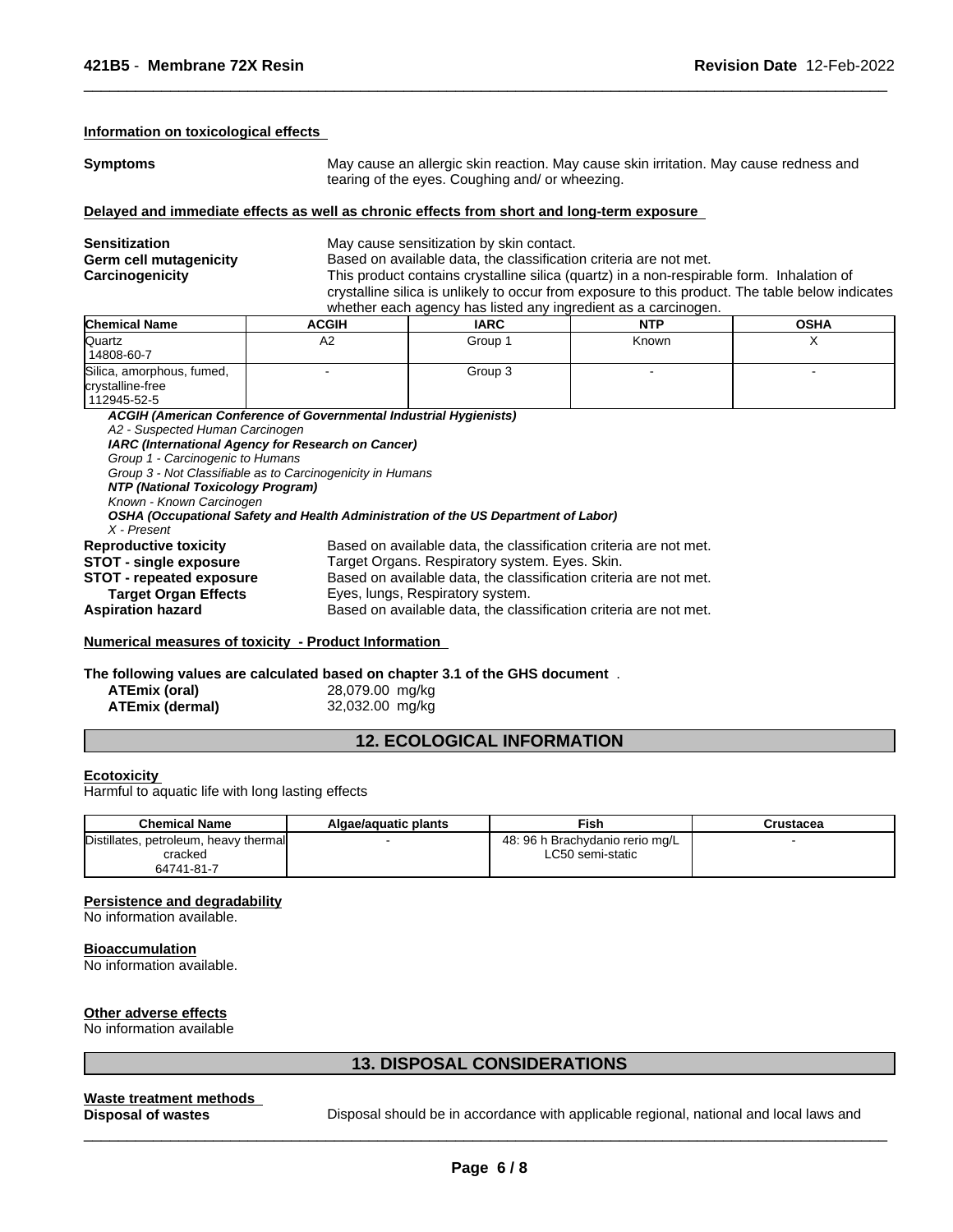# regulations.

## **Contaminated packaging Do not reuse container.**

| <b>14. TRANSPORT INFORMATION</b> |               |  |
|----------------------------------|---------------|--|
| <u>DOT</u>                       | Not regulated |  |
| <b>TDG</b>                       | Not regulated |  |
| <b>IATA</b>                      | Not regulated |  |
| <b>IMDG</b>                      | Not regulated |  |

# **15. REGULATORY INFORMATION**

 $\overline{\phantom{a}}$  ,  $\overline{\phantom{a}}$  ,  $\overline{\phantom{a}}$  ,  $\overline{\phantom{a}}$  ,  $\overline{\phantom{a}}$  ,  $\overline{\phantom{a}}$  ,  $\overline{\phantom{a}}$  ,  $\overline{\phantom{a}}$  ,  $\overline{\phantom{a}}$  ,  $\overline{\phantom{a}}$  ,  $\overline{\phantom{a}}$  ,  $\overline{\phantom{a}}$  ,  $\overline{\phantom{a}}$  ,  $\overline{\phantom{a}}$  ,  $\overline{\phantom{a}}$  ,  $\overline{\phantom{a}}$ 

| <b>International Inventories</b> |          |
|----------------------------------|----------|
| TSCA                             | Complies |
| <b>DSL/NDSL</b>                  | Complies |
| <b>EINECS/ELINCS</b>             | Complies |
| <b>IECSC</b>                     | Complies |
| KECL                             | Complies |
| <b>PICCS</b>                     | Complies |
| <b>AICS</b>                      | Complies |

## **Legend:**

**TSCA** - United States Toxic Substances Control Act Section 8(b) Inventory

**DSL/NDSL** - Canadian Domestic Substances List/Non-Domestic Substances List

**EINECS/ELINCS** - European Inventory of Existing Chemical Substances/European List of Notified Chemical Substances

**ENCS** - Japan Existing and New Chemical Substances

**IECSC** - China Inventory of Existing Chemical Substances

**KECL** - Korean Existing and Evaluated Chemical Substances

**PICCS** - Philippines Inventory of Chemicals and Chemical Substances

**AICS** - Australian Inventory of Chemical Substances

# **US Federal Regulations**

# **SARA 313**

Section 313 of Title III of the Superfund Amendments and Reauthorization Act of 1986 (SARA). This product does not contain any chemicals which are subject to the reporting requirements of the Act and Title 40 of the Code of Federal Regulations, Part 372

# **SARA 311/312 Hazard Categories**

| Acute health hazard               | Yes |  |
|-----------------------------------|-----|--|
| Chronic Health Hazard             | No. |  |
| Fire hazard                       | N٥  |  |
| Sudden release of pressure hazard | No. |  |
| <b>Reactive Hazard</b>            | N٥  |  |

# **CWA (Clean Water Act)**

This product does not contain any substances regulated as pollutants pursuant to the Clean Water Act (40 CFR 122.21 and 40 CFR 122.42)

# **CERCLA**

This material, as supplied, does not contain any substances regulated as hazardous substances under the Comprehensive Environmental Response Compensation and Liability Act (CERCLA) (40 CFR 302) or the Superfund Amendments and Reauthorization Act (SARA) (40 CFR 355). There may be specific reporting requirements at the local, regional, or state level pertaining to releases of this material

# **US State Regulations**